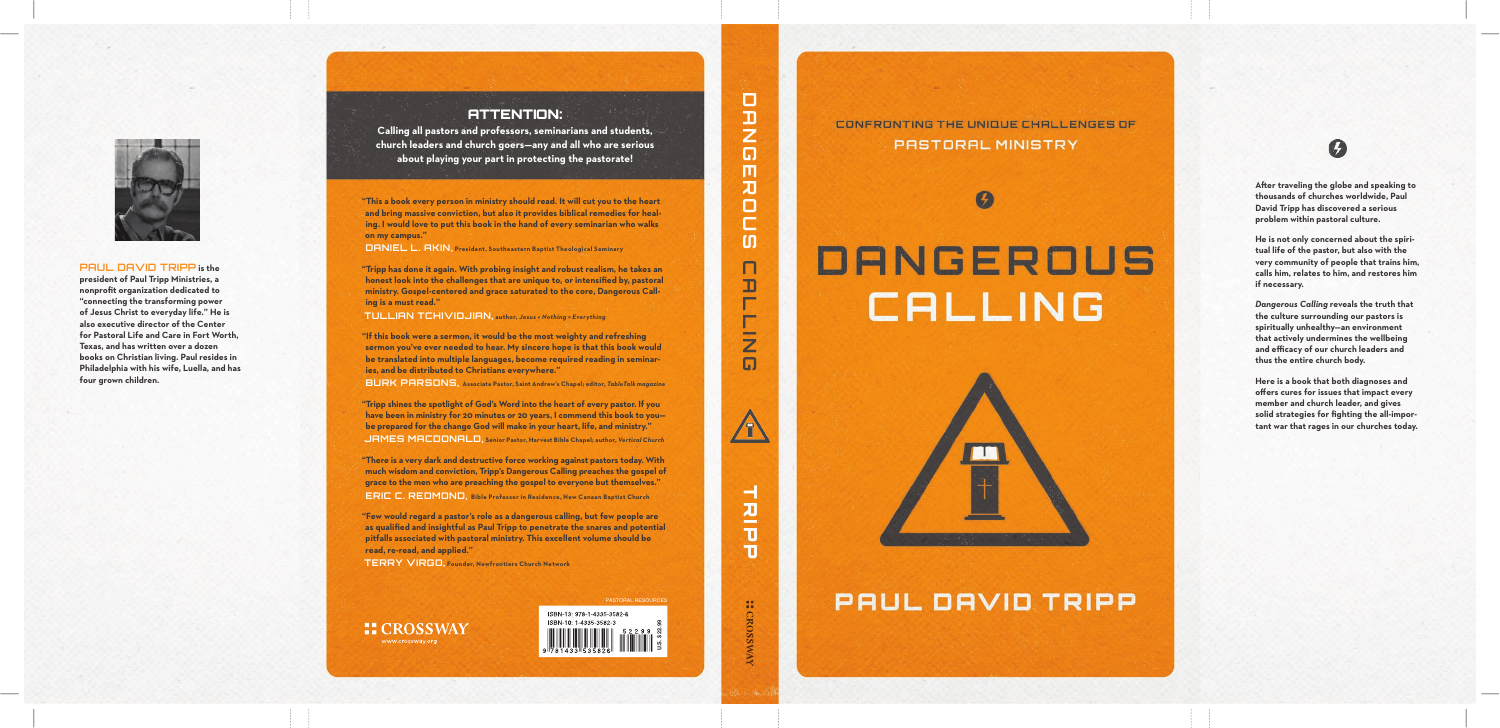"My friend Paul Tripp shines the spotlight of God's Word into the heart of every pastor in this book. Whether you have been in ministry for twenty minutes or twenty years, I commend it to you. Approach it prayerfully and passionately, and be prepared for the change God will make in your heart, life, and ministry."

**James MacDonald,** Senior Pastor, Harvest Bible Chapel; author, *Vertical Church*

"This book is 'good' in the same way that heart surgery is good. It's painful and scary, and as you read it you'll be tempted to run away from the truth it contains. But it just might save your life. Pastors need this book. I know I really needed it. It challenged me and rebuked me even as it gave me hope and fresh faith in God for pastoral ministry."

**Joshua Harris,** Senior Pastor, Covenant Life Church, Gaithersburg, Maryland; author, *Dug Down Deep*

"My friend Paul Tripp has done it again. With probing insight and robust realism, he takes an honest look into the challenges that are unique to, or intensified by, pastoral ministry. Gospel-centered and grace saturated to the core, *Dangerous Calling* is a must-read for any pastor or pastor in training who needs to be encouraged by the reminder that Jesus came to do for us what we could never do for ourselves or others."

**Tullian Tchividjian,** Pastor of Coral Ridge Presbyterian Church; author, *Jesus + Nothing = Everything*

"*Dangerous Calling* is a dangerous book to read. It is also a book every person in ministry should read. It will cut you to the heart and bring massive conviction if you read it with a humility and ask God to expose sins deeply hidden in your soul. It cuts, but it also provides biblical remedies for healing. I would love to put this book in the hand of every seminarian who walks on my campus."

**Daniel L. Akin,** President, Southeastern Baptist Theological Seminary

"Our wives, children, and the members we serve will have a new husband, father, and pastor by Friday if we follow Tripp's example and give a humble and honest reading of this book—one with our inner Pharisee and scribe turned off. We will see the need to save ourselves from a very dark and destructive force working against pastors: undiagnosed pastoral self-righteousness. With much wisdom and conviction, Tripp's *Dangerous Calling* preaches the gospel of grace to the men who are preaching the gospel Sunday after Sunday to everyone but themselves."

**Eric C. Redmond,** Executive Pastoral Assistant and Bible Professor in Residence, New Canaan Baptist Church; Council member, The Gospel Coalition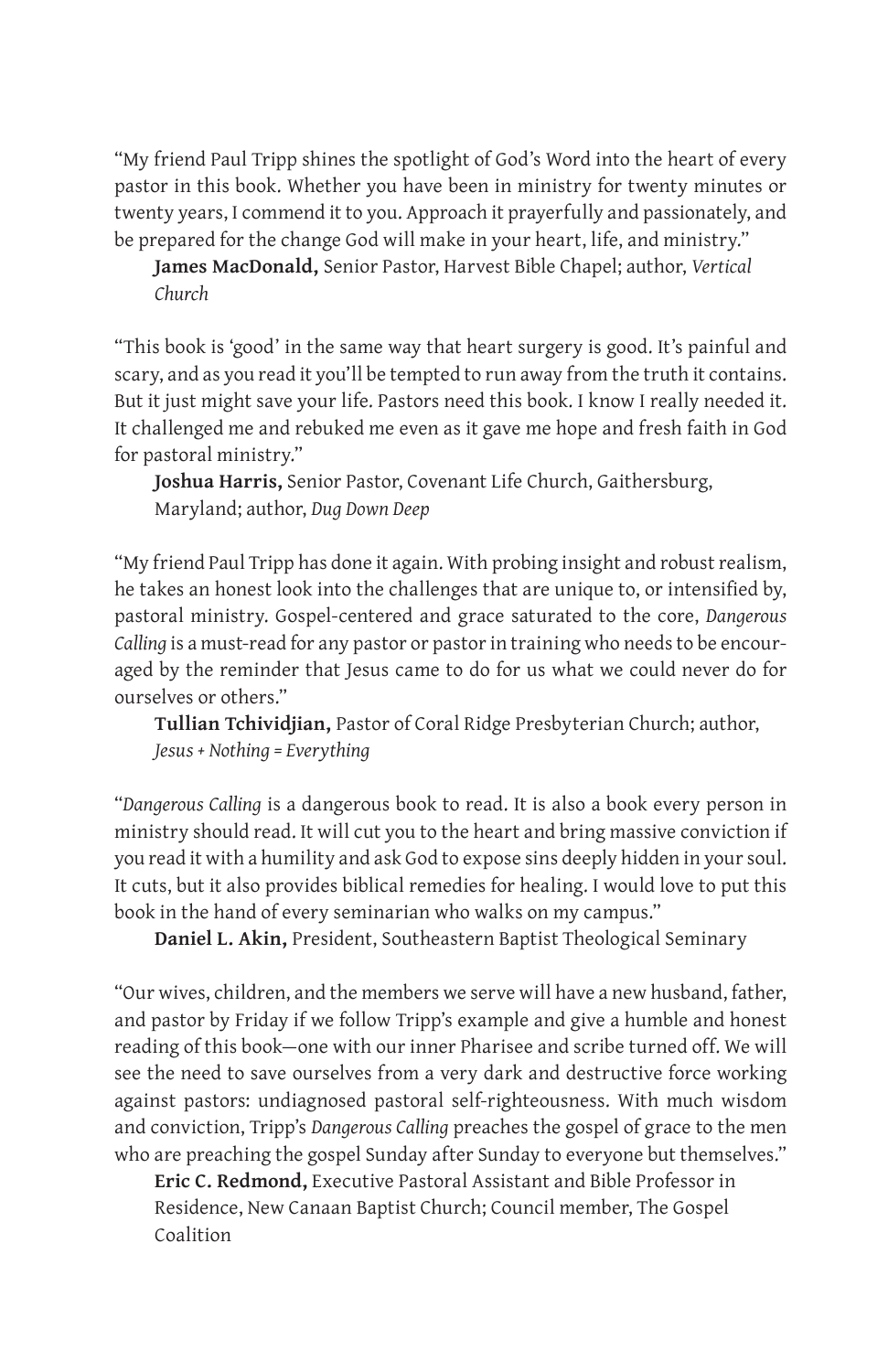"Pastoral ministry is a dangerous calling, and this is a dangerous book. It will not leave you unchanged. Pastors need pastors, and by God's grace, every page of this book will minister to your heart, your marriage, your family, and the people you serve—in ways you never thought you needed. This book digs down into the inner recesses of our hearts to reveal our greatest idols and to point to our greatest needs. It will make you joyfully uncomfortable and, by God's grace, will bring you to your knees in tears of thankfulness, only to help lift your weary head to fix your renewed gaze on Christ. This book is like a mirror that redirects our hearts' reflection from ourselves to Christ. If this book were a sermon, it would be the most weighty and refreshing sermon you've ever needed to hear. My sincere hope is that it will be translated into multiple languages, become required reading in seminaries, and be distributed to Christians everywhere who know they're called to serve God and others with the gifts the Holy Spirit has equipped them."

**Burk Parsons,** Associate Pastor, Saint Andrew's Chapel, Sanford, Florida; editor, Tabletalk magazine

"Few would regard a pastor's role as a dangerous calling, but few people are as qualified and insightful as Paul Tripp to penetrate the snares and potential pitfalls associated with pastoral ministry. Fewer still would prescribe such gospelbased and local church–rooted remedies. This excellent volume should be read, re-read, and applied."

**Terry Virgo,** founder of Newfrontiers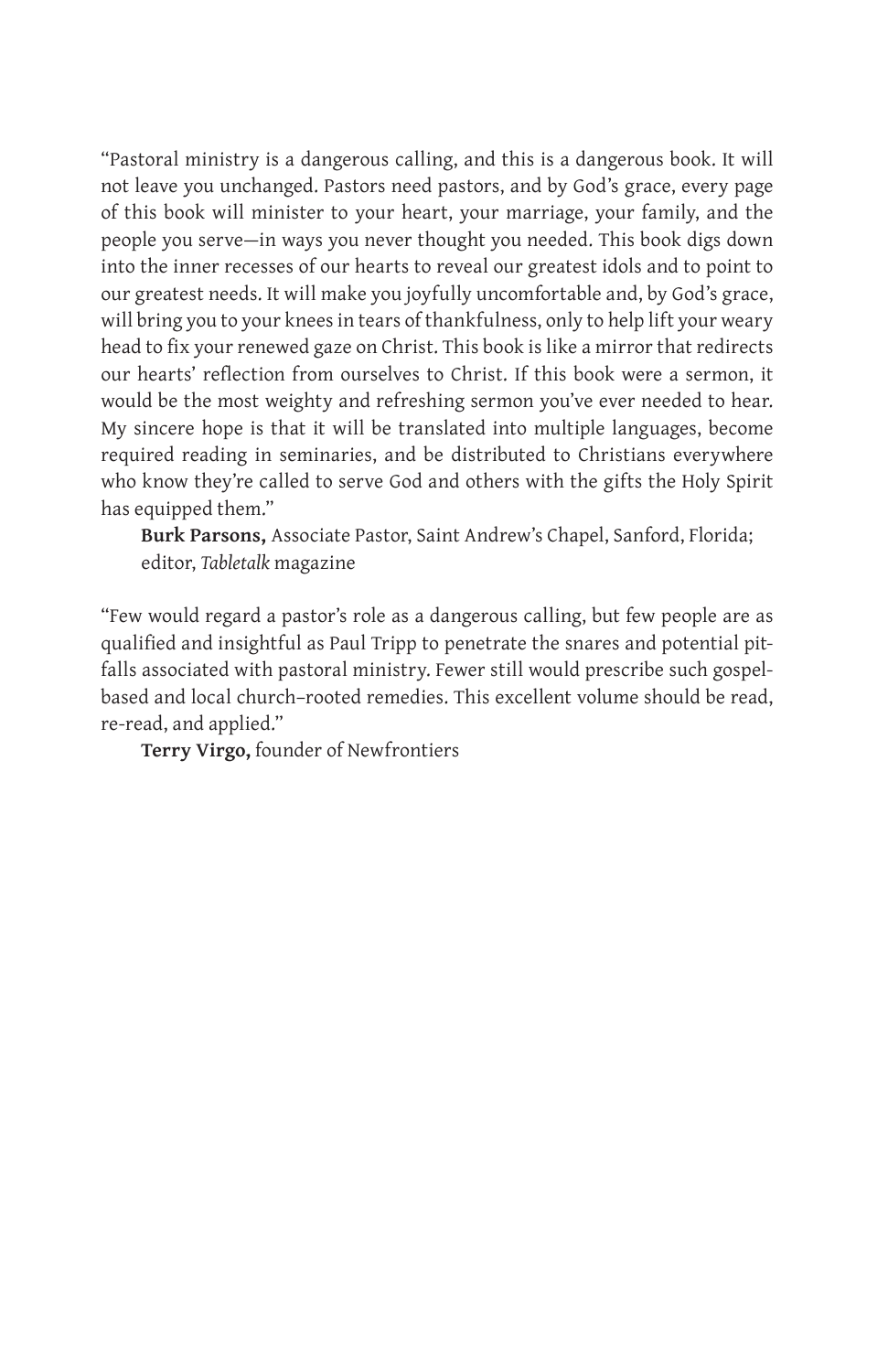*Dangerous Calling: Confronting the Unique Challenges of Pastoral Ministry*

Copyright © 2012 by Paul David Tripp

Published by Crossway 1300 Crescent Street Wheaton, Illinois 60187

All rights reserved. No part of this publication may be reproduced, stored in a retrieval system, or transmitted in any form by any means, electronic, mechanical, photocopy, recording, or otherwise, without the prior permission of the publisher, except as provided for by USA copyright law.

Cover design: Dual Identity inc.

First printing 2012

Printed in the United States of America

Unless otherwise indicated, Scripture quotations are from the ESV® Bible (*The Holy Bible, English Standard Version*®), copyright © 2001 by Crossway. Used by permission. All rights reserved.

Hardcover ISBN: 978-1-4335-3582-6 PDF ISBN: 978-1-4335-3583-3 Mobipocket ISBN: 978-1-4335-3584-0 ePub ISBN: 978-1-4335-3585-7

#### **Library of Congress Cataloging-in-Publication Data**

|                                                                                                  | Tripp, Paul David, 1950-                                                                                                                    |                         |                         |      |  |  |  |  |  |  |  |                |  |                |
|--------------------------------------------------------------------------------------------------|---------------------------------------------------------------------------------------------------------------------------------------------|-------------------------|-------------------------|------|--|--|--|--|--|--|--|----------------|--|----------------|
| Dangerous calling: confronting the unique challenges of<br>pastoral ministry / Paul David Tripp. |                                                                                                                                             |                         |                         |      |  |  |  |  |  |  |  |                |  |                |
|                                                                                                  | p. cm.<br>Includes bibliographical references and index.<br>ISBN 978-1-4335-3582-6 (hc)<br>1. Pastoral theology. I. Title.<br>BV4011.3. T75 |                         |                         | 2012 |  |  |  |  |  |  |  |                |  |                |
|                                                                                                  | $253 - dc23$<br>2012015795                                                                                                                  |                         |                         |      |  |  |  |  |  |  |  |                |  |                |
|                                                                                                  | Crossway is a publishing ministry of Good News Publishers.                                                                                  |                         |                         |      |  |  |  |  |  |  |  |                |  |                |
| LB                                                                                               |                                                                                                                                             | 21                      | 20 19 18 17 16 15 14 13 |      |  |  |  |  |  |  |  |                |  | 12             |
| 15                                                                                               | 14                                                                                                                                          | 13 12 11 10 9 8 7 6 5 4 |                         |      |  |  |  |  |  |  |  | 3 <sub>2</sub> |  | $\overline{1}$ |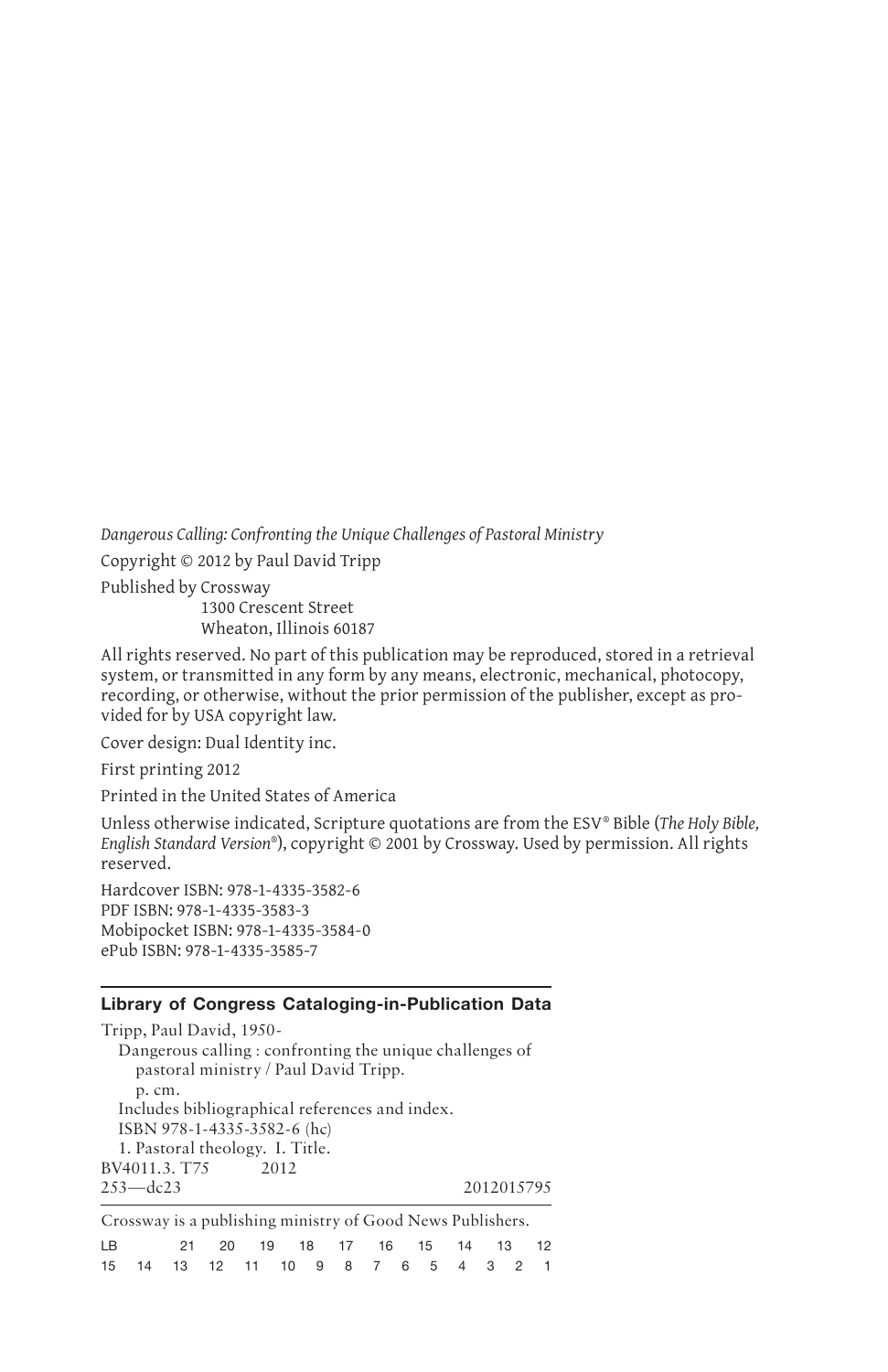### **CONTENTS**

|                | Introduction                                             | 11  |
|----------------|----------------------------------------------------------|-----|
|                | <b>PART 1</b>                                            |     |
|                | EXAMINING PASTORAL CULTURE                               |     |
| $\mathbf{1}$   | Headed for Disaster                                      | 17  |
| 2              | Again and Again                                          | 29  |
| 3              | Big Theological Brains and Heart Disease                 | 41  |
| $\overline{4}$ | More than Knowledge and Skill                            | 57  |
| 5              | Joints and Ligaments                                     | 69  |
| 6              | The Missing Community                                    | 83  |
| 7              | War Zones                                                | 97  |
|                | PART <sub>2</sub>                                        |     |
|                | THE DANGER OF LOSING YOUR AWE<br>(FORGETTING WHO GOD IS) |     |
| 8              | Familiarity                                              | 113 |
| 9              | Dirty Secrets                                            | 125 |
| 10             | Mediocrity                                               | 137 |
| 11             | Between the Already and the Not Yet                      | 151 |
|                | PART <sub>3</sub>                                        |     |
|                | THE DANGER OF ARRIVAL                                    |     |
|                | (FORGETTING WHO YOU ARE)                                 |     |
| 12             | Self-Glory                                               | 167 |
| 13             | Always Preparing                                         | 183 |
| 14             | Separation                                               | 199 |
| 15             | So, What Now?                                            | 213 |
|                | General Index                                            | 225 |
|                | Scripture Index                                          | 227 |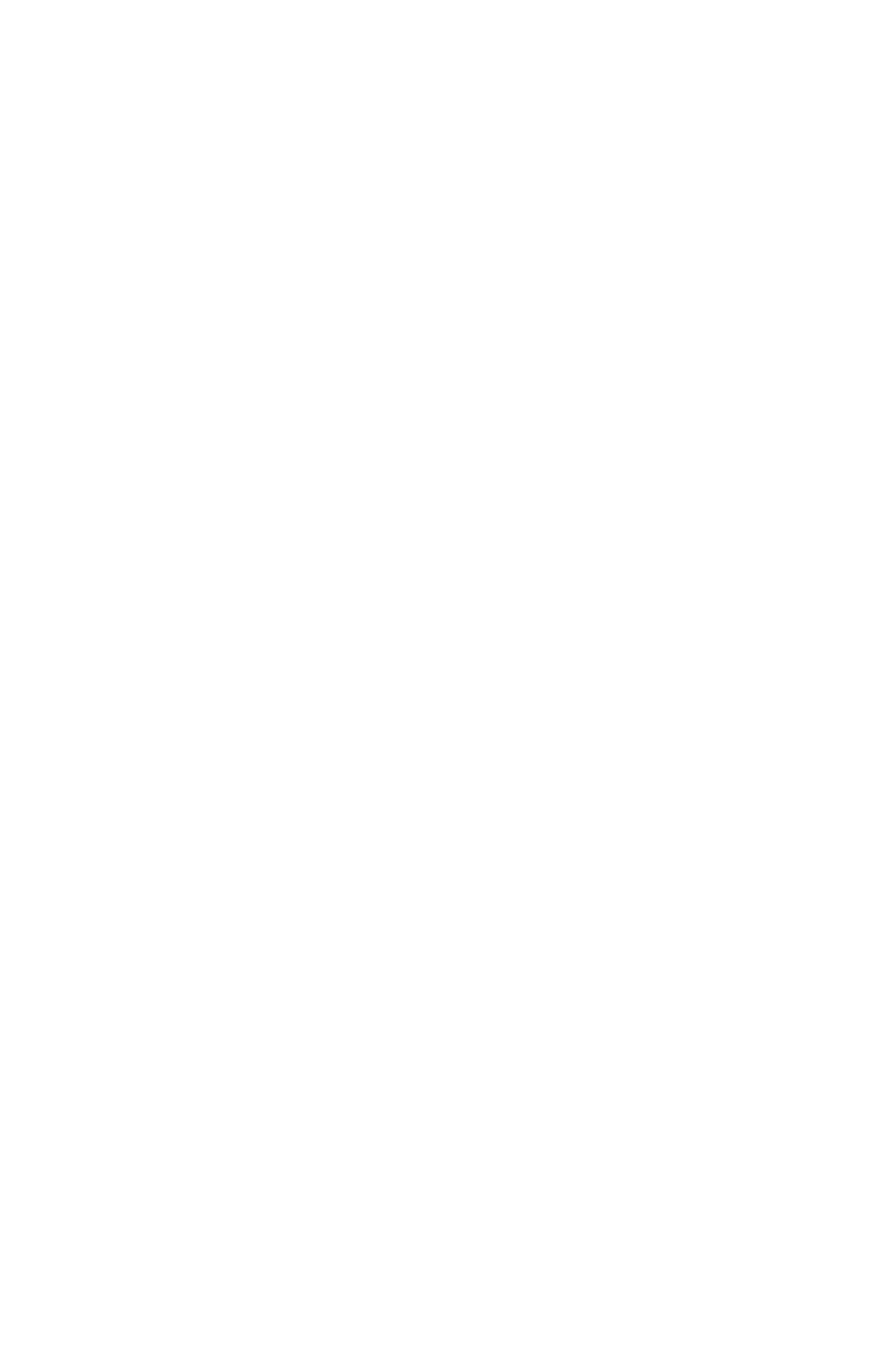# **INTRODUCTION**

Books are penned for many reasons. There are *explanatory books* written to help you understand something that has left many people confused. There are *encouraging books* written to speak into the discouragement of life in a fallen world and give you motivating hope and a reason to continue. There are *instructive books* that help you know how to do something that you need to do but simply don't know how. There are *exegetical books* that take apart a portion of God's Word, helping you to understand it and to live in light of its truths. There are ways in which the book you are about to read has elements of all four of these types of books, yet that isn't meant to be its main focus.

This is a *diagnostic book*. It is written to help you take an honest look at yourself in the heart- and life-exposing mirror of the Word of God—to see things that are wrong and need correcting and to help you place yourself once again under the healing and transforming power of the gospel of Jesus Christ. Of the books that I have written, I found this one the hardest to write, not because of the writing process itself but because its pages expose the ugliness of my own heart and display how desperate my need for grace continues to be. It is not an exaggeration to say that I wept my way through writing some of the chapters. There were moments when I would go upstairs to share what I had written with Luella, the tears of conviction would come, and I would be unable to continue. But as I did my writing, it did not leave me feeling discouraged or hopeless but, rather, with a deeper hope in the gospel and a greater joy in ministry than I think I have ever known.

This book is written to confront the issue of the often unhealthy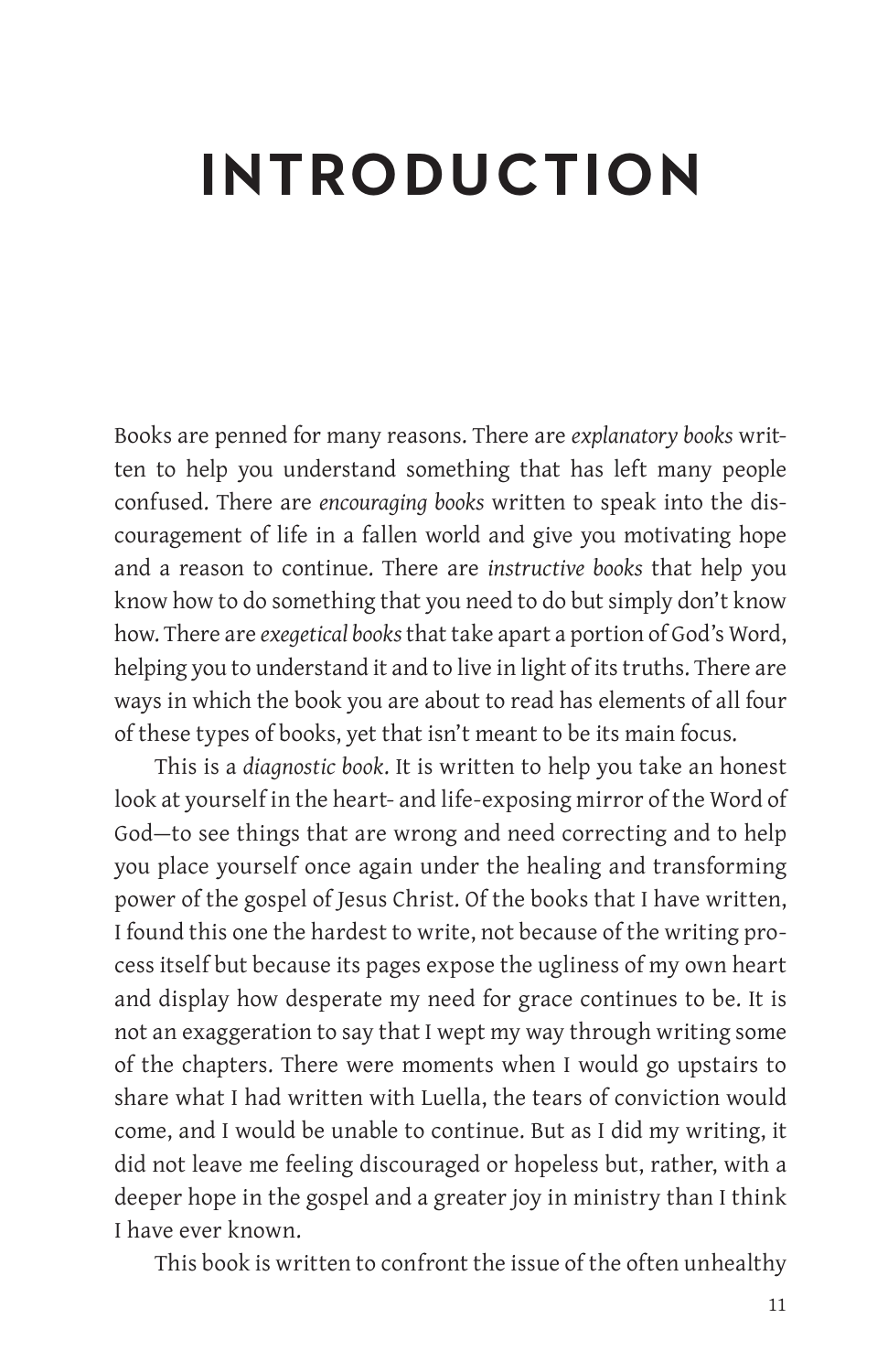shape of pastoral culture and to put on the table the temptations that are either unique to or intensified by pastoral ministry. This is a book of warning that calls you to humble self-reflection and change. It is written to make you uncomfortable, to motivate you toward change. At points it may make you angry, but I am convinced that the content of this book is a reflection of what God has called me to do. Perhaps we have become too comfortable. Perhaps we have quit examining ourselves and the culture that surrounds those of us who have been called to ministry in the local church. I think that, more than any other book I have written, I wrote this book because I could not live with not writing it. And I have launched myself on a ministry career direction to get help for pastors who have lost their way.

I guess that means I am a pastor who is so bold as to assume that you, like me, need pastoring and, at least in the pages of this book, I will attempt to pastor you. I do that knowing that every warning I put before you I need myself, and each dose of the medicine of grace I give you I need to take as well.

It is the gospel of the grace of the Lord Jesus Christ that makes possible the honesty that is on the pages of this book. If all the sin, weaknesses, and failures that this book addresses have been fully covered by the blood of the Lord Jesus Christ, then we can break the silence, walk out into the light, and face the things that God is calling us to face. My prayer is that this book would get a conversation started that will never stop and that it will lead to changes that have been needed for way too long.

I would simply ask that as you read, you deactivate your inner lawyer and consider with an open heart. Be so bold as to ask God to reveal in you what needs to be revealed and to give you the grace to address what needs to be addressed. And as you do these things, celebrate the grace that has been lavished on you that frees you from the burden of having to pump up your righteousness to yourself and to parade it before others. Because your standing before your Lord is based on the righteousness of Another, you can stand before a holy God and admit to your darkest secrets and own your deepest failures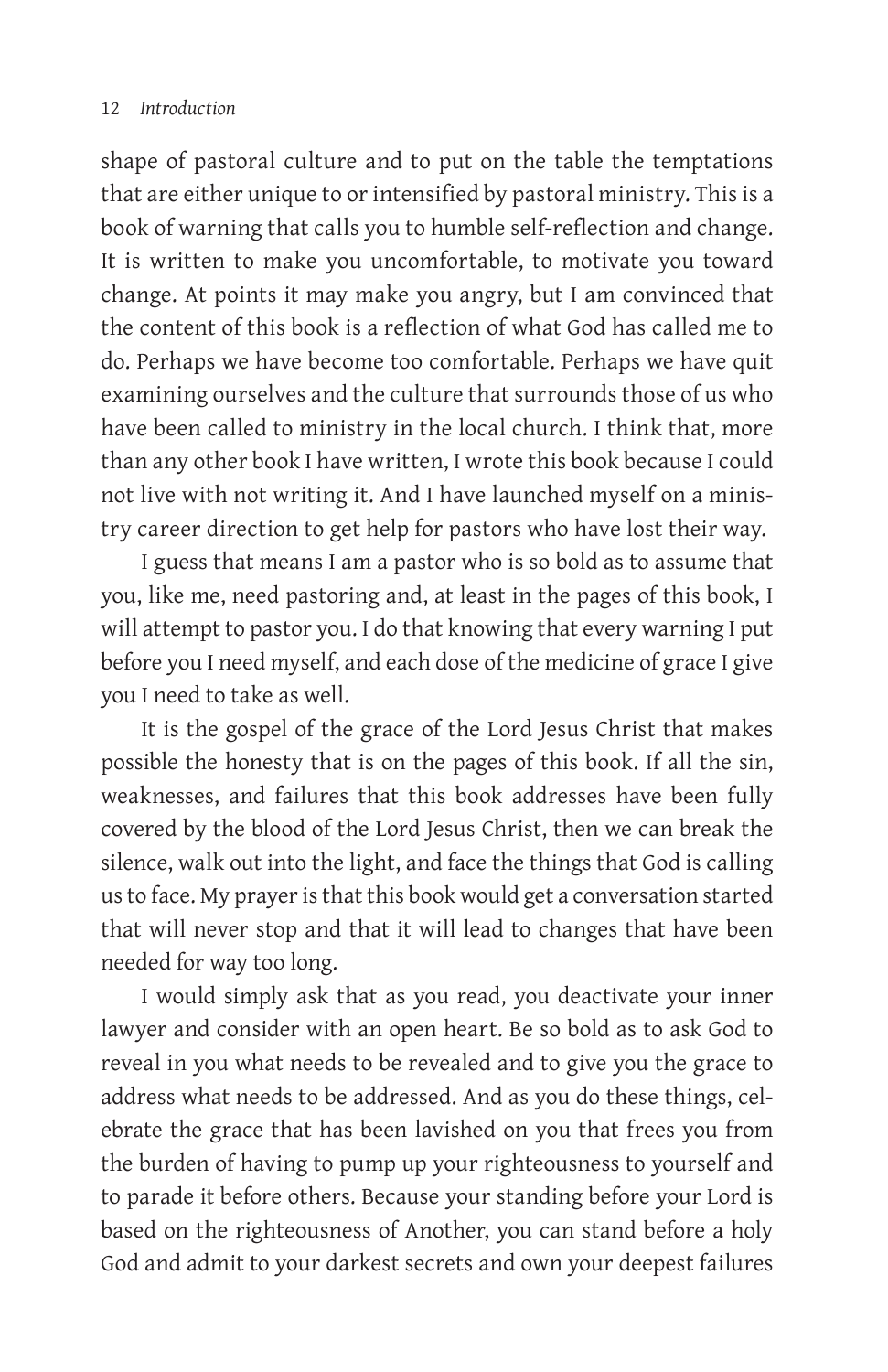and be unafraid, knowing that because of the work of Jesus, the one to whom you confess will not turn his back on you but will move toward you with forgiving, rescuing, transforming, empowering, and delivering grace. This is the good news not only that makes this book possible but also that you and I need to preach to ourselves and to one another day after day.

> Paul David Tripp April 10, 2012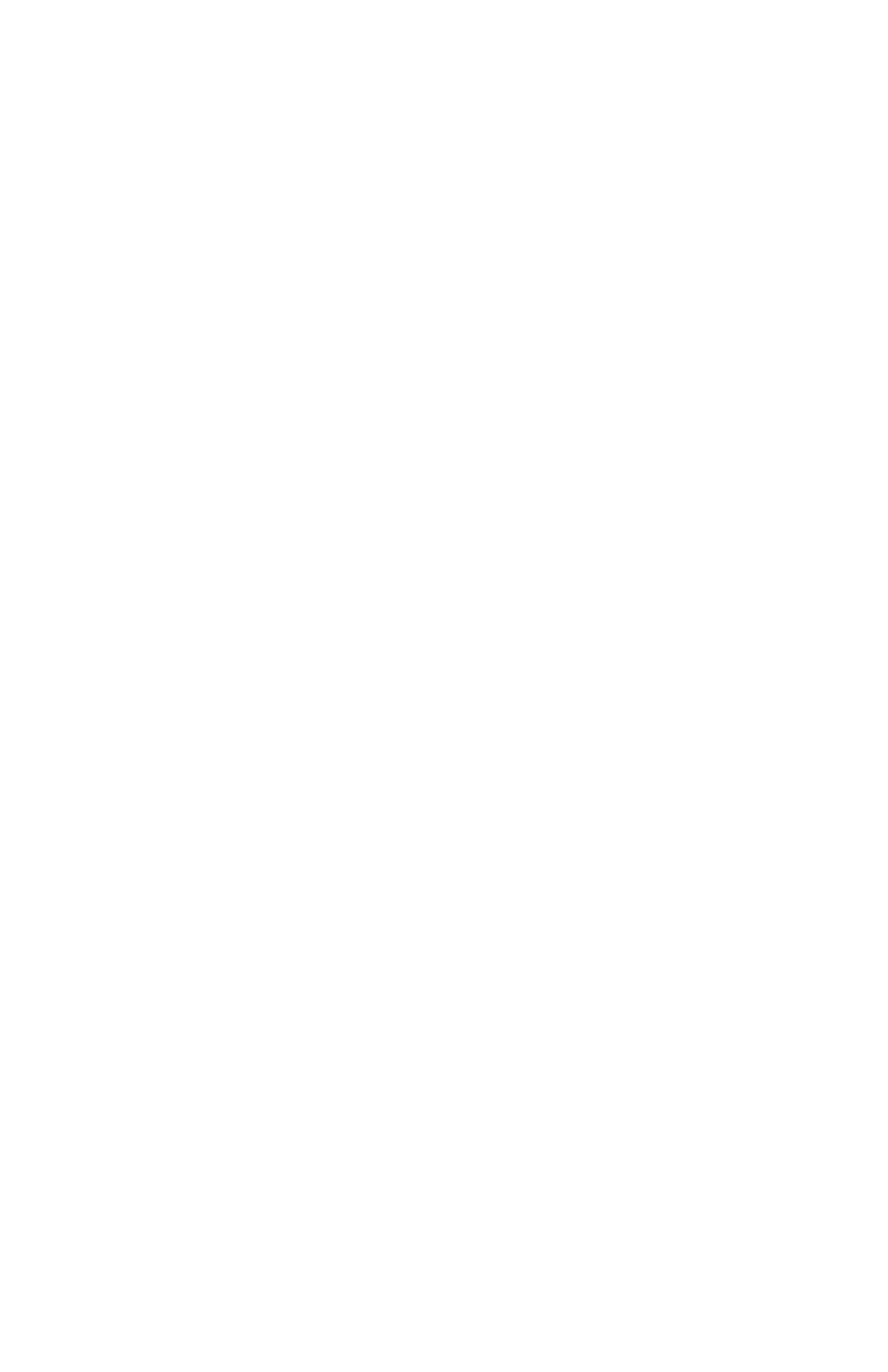# **HEADED FOR DISASTER**

I was a very angry man. The problem was that I didn't know I was an angry man. I thought that no one had a more accurate view of me than I did, and I simply didn't see myself as angry. No, I didn't think I was perfect, and, yes, I knew I needed others in my life, but I lived as though I didn't. Luella, my dear wife, was very faithful over a long period of time in bringing my anger to me. She did it with a combination of firmness and grace. She never yelled at me, she never called me names, and she never called me out in front of our children. Again and again she let me know that my anger was neither justified nor acceptable. I look back and marvel at the character she showed during those very difficult days. I found out later that Luella had already been putting together her escape plan. No, she wasn't planning to divorce me; she just knew that the cycle of anger needed to be broken so that we could be reconciled and live in the kind of relationship that God had designed marriage to be.

When Luella would approach me with yet another instance of this anger, I would always do the same thing. I would wrap my robes of righteousness around me, activate my inner lawyer, and remind her once again of what a great husband she had. I would go through my well-rehearsed and rather long list of all the things I did for her, all the ways I made her life easier. I'm a domestic guy. I don't mind doing things around the house. I love to cook. So I had a lot of things I could point to that assured me I was not the guy she was saying I was and that I hoped would convince her that she was wrong as well. But Luella wasn't convinced. She seemed more and more convinced that she was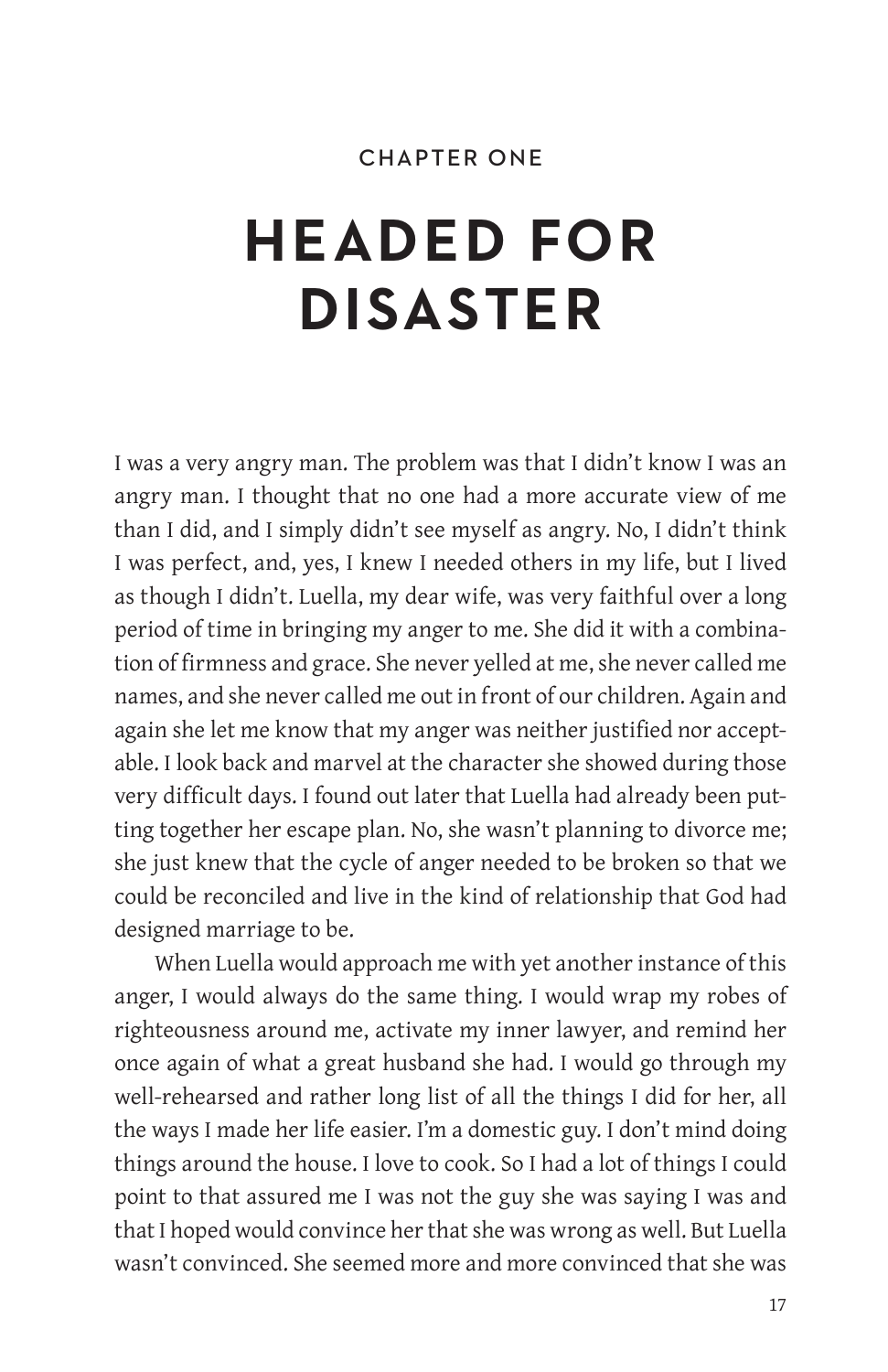right and that change had to take place. I just wanted her to leave me alone, but she wouldn't, and frankly that made me angry.

In ways that scare me now as I look back on them, I was a man headed for disaster. I was in the middle of destroying my marriage and my ministry, and I didn't have a clue. There was a huge disconnect between my private persona and my public ministry life. The irritable and impatient man at home was a very different guy from the gracious and patient pastor our congregation saw in those public ministry and worship settings where they encountered me most. I was increasingly comfortable with things that should have haunted and convicted me. I was okay with things as they were. I felt little need for change. I just didn't see the spiritual schizophrenia that personal ministry life had become. Things would not stay the same, if for no other reason than that I was and am a son of a relentless Redeemer, who will not forsake the work of his hands until that work is complete. Little did I know that he would expose my heart in a powerful moment of rescuing grace. I was blind and progressively hardening and happily going about the work of a growing local church and Christian school.

When being confronted, I told Luella numerous times that I thought she was just a garden-variety, discontented wife. I told her that I would pray for her. That helped and comforted her! Actually, it did the opposite—it depicted two things to her. It alerted her to how blind I was, and it reminded her that she had no power whatsoever to change me. The change that was needed would take an act of grace. Luella was confronted with the fact that she would never be anything more than a tool in God's powerful hands.

But God blessed Luella with the perseverant faith that she needed to keep coming to me, often in the middle of very discouraging moments. What I am about to share next is both humbling and embarrassing. On one occasion, as Luella was confronting me with yet another instance of my anger, I got on a roll and actually said these deeply humble words: "Ninety-five percent of the women in our church would love to be married to a man like me!" How's that for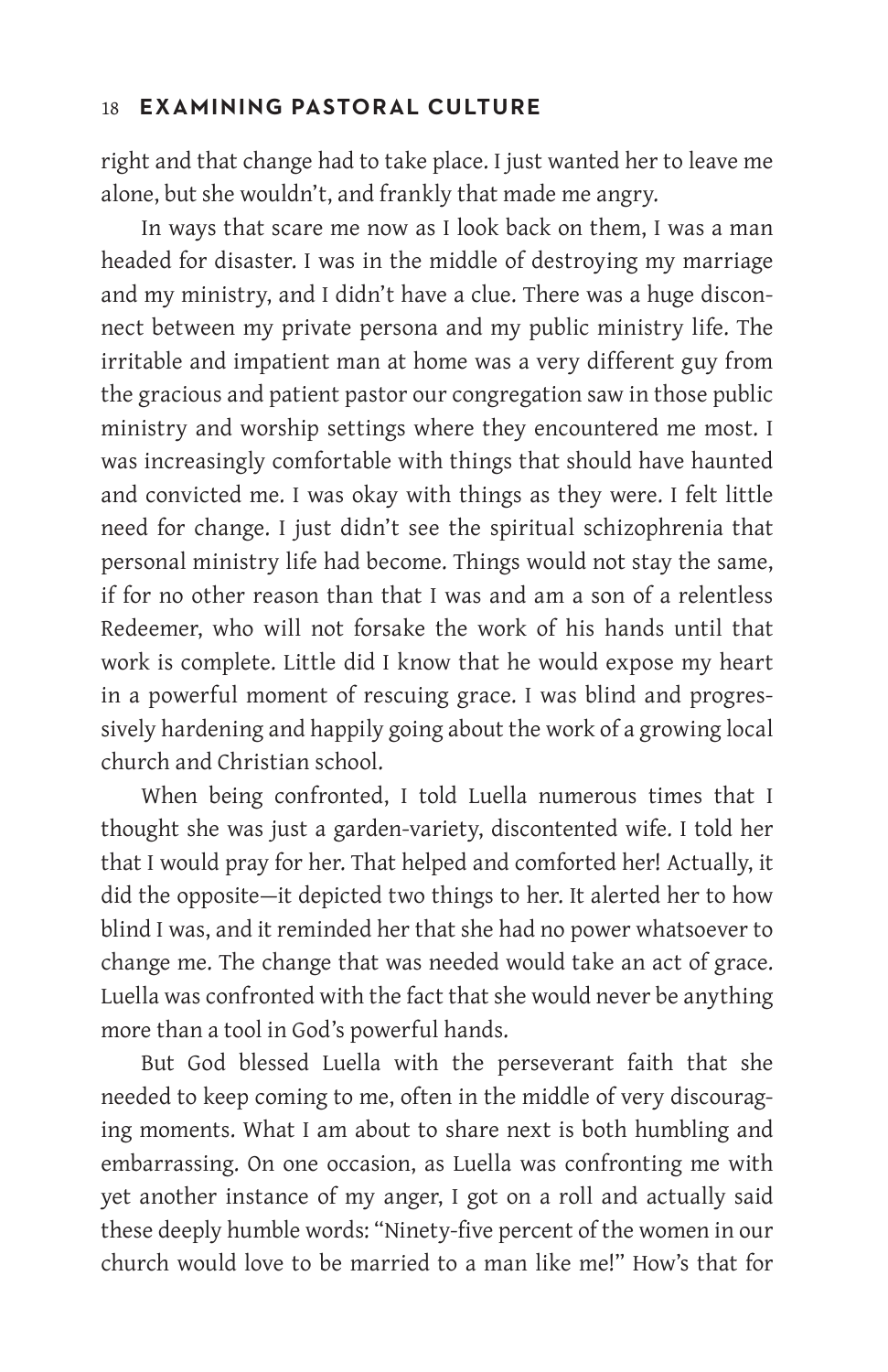humility? Luella very quickly informed me that she was in the 5 percent! How blind does one have to be to let a statement like mine roll out of one's lips? God was about to undo and rebuild the heart and life of this man, and I did not know I needed it and had no idea that it was coming.

My brother Tedd and I had been on a ministry training weekend and were on our way home. I never thought that a single trip up the Northeast Extension of the Pennsylvania Turnpike could be so momentous. Tedd suggested that we try to make what we had learned over the weekend practical to our own lives. He said, "Why don't you start?" and then proceeded to ask me a series of questions. I think I will celebrate what happened next for ten million years into eternity. As Tedd asked me questions, it was as though God was ripping down curtains and I was seeing and hearing myself with accuracy for the first time. There is no way that I can overstate the significance of the work that the Holy Spirit was doing at that moment in the car through Tedd's questions.

As God opened my eyes in that moment, I was immediately broken and grieved. What I saw through Tedd's questions was so far from the view of myself that I had carried around for so many years that it was almost impossible to believe that the man I was now looking at and hearing was actually me. But it was. I couldn't believe what I saw myself doing and heard myself saying as I recounted scenarios in answer to Tedd's questions. It was a moment of pointed and powerful divine rescue, a bigger moment than I was able to grasp in the shock and emotion of the moment. I don't know if Tedd knew at the time how big this moment was, either.

I couldn't wait to get home and talk with Luella. I knew the insight I was being given was not just the produce of God's using Tedd's questions; it was also the result of Luella's loving but determined faithfulness for all of those trying years. I am a man with a lively sense of humor, and I often enter the house humorously, but not this night. I was in the throes of life-altering, heart-reshaping conviction. I think Luella knew right away that something was up by the way I looked. I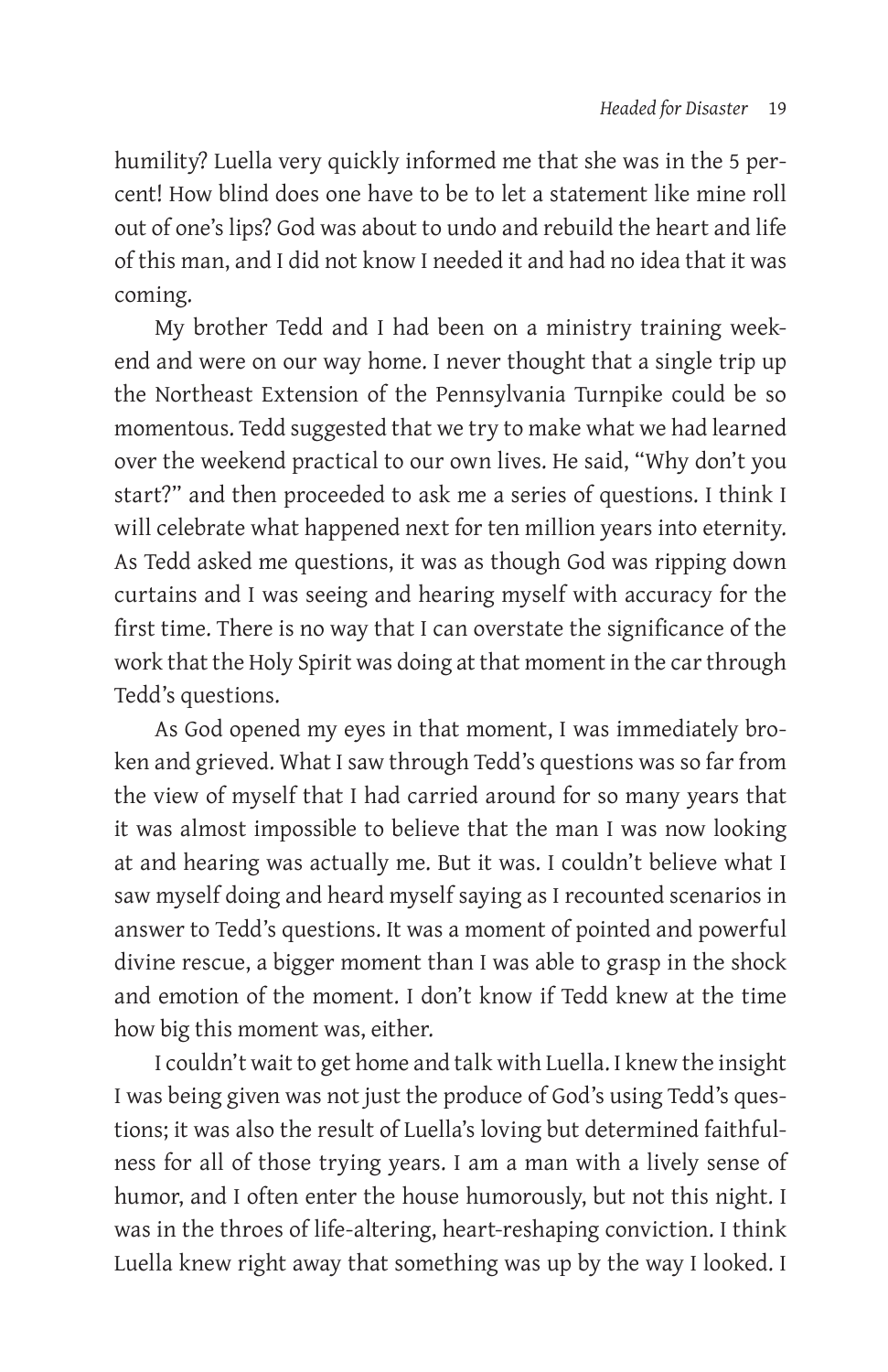asked her if we could sit down and talk, even though it was late. As we sat down I said, "I know you have been trying for a long time to get me to look at my anger, and I have been unwilling. I have always turned it back on you, but I can honestly say for the first time that I am ready to listen to you. I want to hear what you have to say."

I'll never forget what happened next. Luella began to cry; she told me that she loved me, and then she talked for two hours. It was in those two hours that God began the process of the radical tearing down and rebuilding of my heart. The most important word of the previous sentence is *process*. I wasn't zapped by lightning; I didn't instantly become an unangry man. But now I was a man with eyes, ears, and heart open. The next few months were incredibly painful. It seemed that my anger was visible everywhere I looked. At times it seemed the pain was too great to bear. That pain was the pain of grace. God was making the anger that I had denied and protected to be like vomit in my mouth. God was working to make sure that I would never go back again. I was in the middle of spiritual surgery. You see, the pain wasn't an indication that God had withdrawn his love and grace from me. No, the opposite was true. The pain was a clear indication of God's lavishing his love and grace on me. In this trial of conviction, I was getting what I had so often prayed for—the salvation (sanctification) of my soul.

I will never forget one particular moment that took place months after that night of conviction and rescue. I was coming down the stairs into our living room, and I saw Luella sitting with her back to me. And as I looked at her, it hit me that I couldn't remember the last time I had felt that old ugly anger toward her. Now, I want to be candid here. I'm not saying that I had risen to a point in my sanctification where I found it impossible to experience a flash of impatience or irritation; but that that old, life-dominating anger was gone. Praise God! I walked up behind Luella and put my hands on her shoulders, and she put her head back and looked up at me, and I said to her, "You know, I'm not angry at you anymore." Together we laughed and cried at the same time at the beauty of what God had done.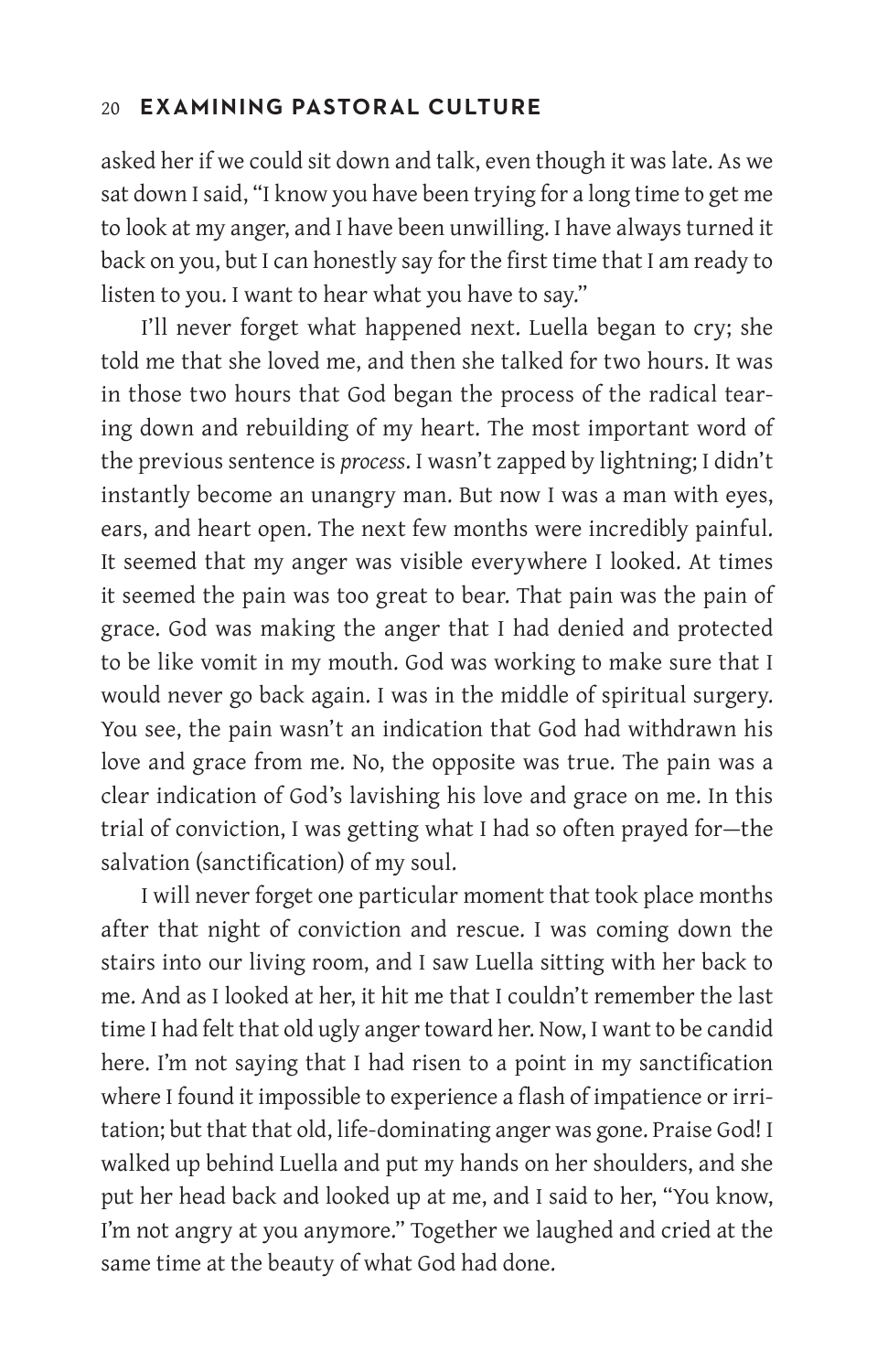#### *NOT ALONE*

I wish I could say that my pastoral experience is unique, but I have come to learn in my ministry travels to hundreds of churches around the world that, sadly, it is not. Sure, the details are unique, but the same disconnect between the public pastoral persona and the private man is there in many, many pastors' lives. I have heard so many stories containing so many confessions that I have carried with me grief and concern about the state of pastoral culture in our generation. It is the burden of this concern, coupled with my knowledge and experience of transforming grace, that has driven me to write this book.

There are three underlying themes that operated in my life, which I have encountered operating in the lives of many pastors to whom I have talked. These underlying themes functioned as the mechanism of spiritual blindness in my life, and they do in the lives of countless pastors around the world. Unpacking these themes is a good way to launch us on an examination of places where pastoral culture may be less than biblical and on a consideration of temptations that are either resident in or intensified by pastoral ministry.

#### 1) I LET MINISTRY DEFINE MY IDENTITY.

It is something I have written about before, but I think it is particularly important for people in ministry to understand. I always say it this way: "No one is more influential in your life than you are, because no one talks to you more than you do." Whether you realize it or not, you are in an unending conversation with yourself, and the things you say to you about you are formative of the way that you live. You are constantly talking to yourself about your identity, your spirituality, your functionality, your emotionality, your mentality, your personality, your relationships, etc. You are constantly preaching to yourself some kind of gospel. You preach to yourself an anti-gospel of your own righteousness, power, and wisdom, or you preach to yourself the true gospel of deep spiritual need and sufficient grace. You preach to yourself an anti-gospel of aloneness and inability, or you preach to yourself the true gospel of the presence, provisions, and power of an ever-present Christ.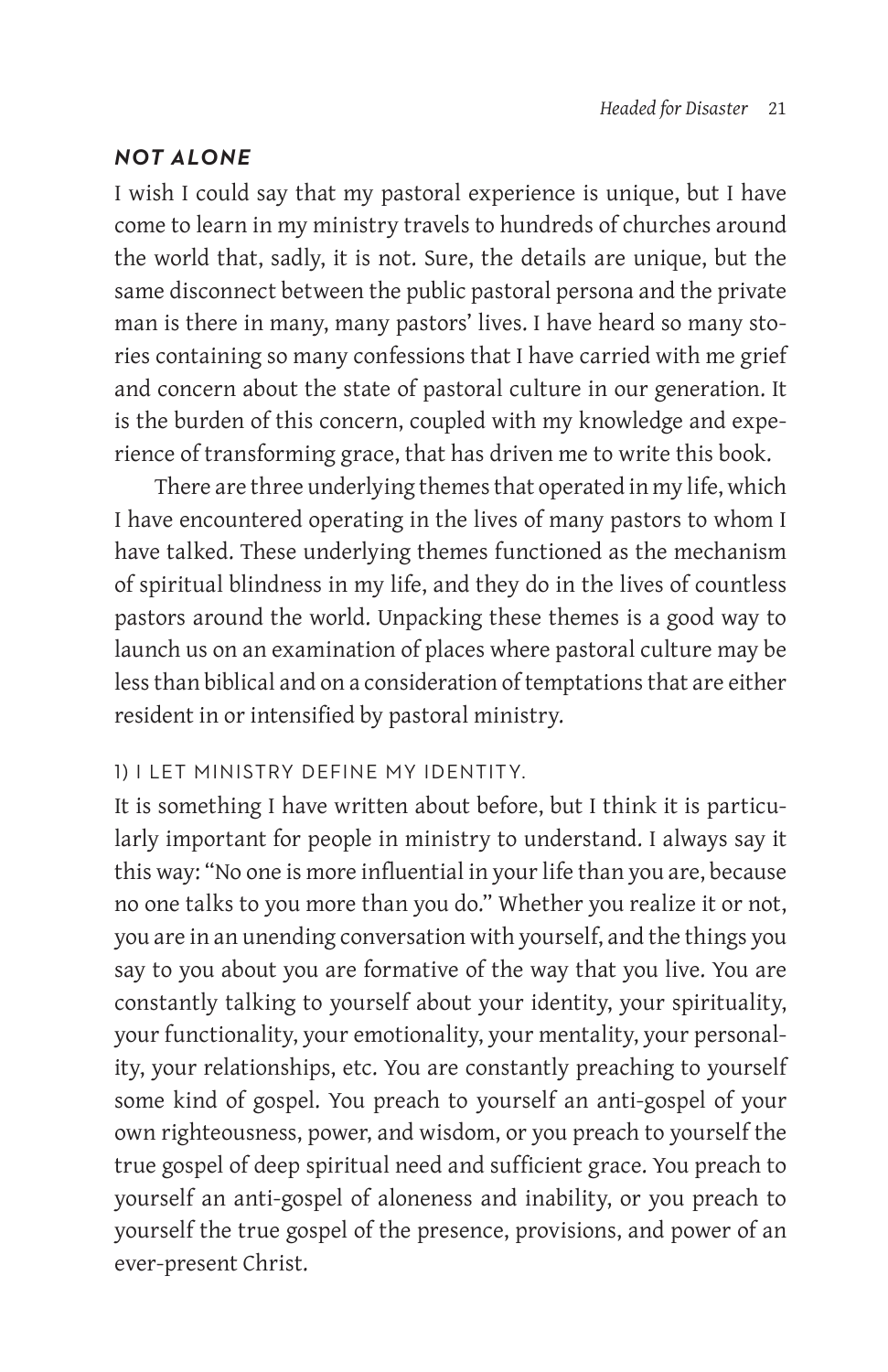Smack-dab in the middle of your internal conversation is what you tell yourself about your identity. Human beings are always assigning to themselves some kind of identity. There are only two places to look. Either you will be getting your identity vertically, from who you are in Christ, or you will be shopping for it horizontally in the situations, experiences, and relationships of your daily life. This is true of everyone, but I am convinced that getting one's identity horizontally is a particular temptation for those in ministry. Part of why I was so blind to the huge disconnect between what was going on in my public ministry life and my private family life was this issue of identity.

Ministry had become my identity. No, I didn't think of myself as a child of God, in daily need of grace, in the middle of my own sanctification, still in a battle with sin, still in need of the body of Christ, and called to pastoral ministry. No, I thought of myself as a *pastor*. That's it, bottom line. The office of pastor was more than a calling and a set of God-given gifts that had been recognized by the body of Christ. "Pastor" defined me. It was me in a way that proved to be more dangerous than I would have thought. Permit me to explain the spiritual dynamics of all this.

In ways that my eyes didn't see and my heart was not yet ready to embrace, my Christianity had quit being a relationship. Yes, I knew God is my Father and that I am his child, but at street level things looked different. My faith had become a professional calling. It had become my job. My role as pastor was the way I understood myself. It shaped the way I related to God. It formed my relationships with the people in my life. My calling had become my identity, and I was in trouble, and I had no idea. I was set up for disaster, and if it hadn't been anger, it would have been something else.

It's no surprise to me that there are many bitter pastors out there, many who are socially uncomfortable, many who have messy or dysfunctional relationships at home, many who have tense relationships with staff members or lay leaders, and many who struggle with secret, unconfessed sin. Could it be that all of these struggles are potenti-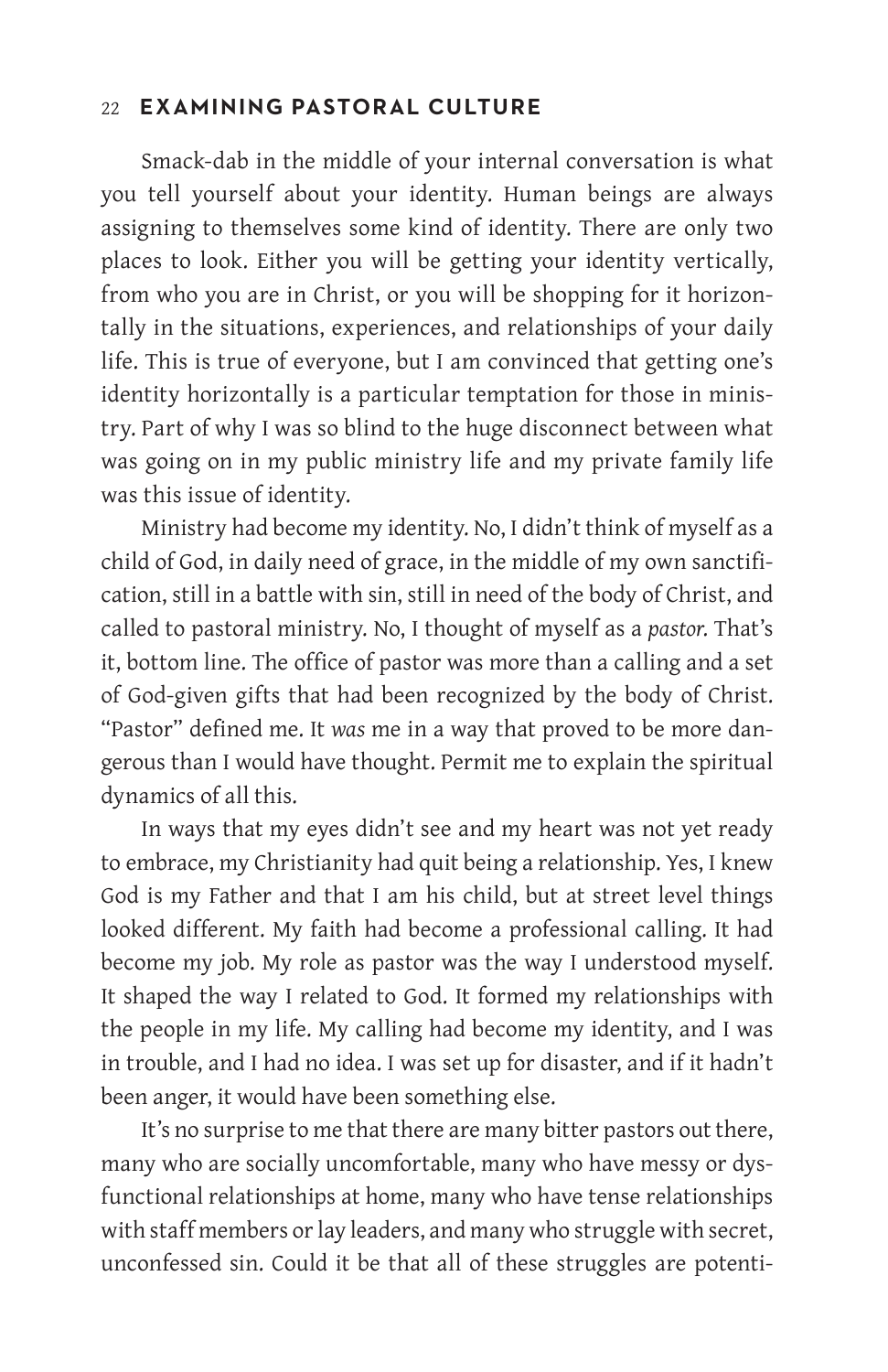ated by the fact that we have become comfortable with looking at and defining ourselves in a way that is less than biblical? So we come to relationship with God and others being less than needy. And because we are less than needy, we are less than open to the ministry of others and to the conviction of the Spirit. This sucks the life out of the private devotional aspect of our walk with God. Tender, heartfelt worship is hard for a person who thinks of himself as having arrived. No one celebrates the presence and grace of the Lord Jesus Christ more than the person who has embraced his desperate and daily need of it. But ministry had redefined me. In ways I now find embarrassing, it told me that I was not like everyone else, that I existed in a unique category. And if I was not like everyone else, then I didn't need what everyone else needs. Now, if you had sat me down and told me all this specifically, I would have told you it was all a bunch of baloney; but it was how I acted and related.

I know I am not alone. There are many pastors who have inserted themselves into a spiritual category that doesn't exist. Like me, they think they are someone they're not. So they respond in ways that they shouldn't, and they develop habits that are spiritually dangerous. They are content with a devotional life that either doesn't exist or is constantly kidnapped by preparation. They are comfortable with living outside of or above the body of Christ. They are quick to minister but not very open to being ministered to. They have long since quit seeing themselves with accuracy and so tend not to receive well the loving confrontation of others. And they tend to carry this uniquecategory identity home with them and are less than humble and patient with their families.

The false identity that many of us have assigned to ourselves then structures how we see and respond to others. You are most loving, patient, kind, and gracious when you are aware that there is no truth that you could give to another that you don't desperately need yourself. You are most humble and gentle when you think that the person you are ministering to is more like you than unlike you. When you have inserted yourself into another category that tends to make you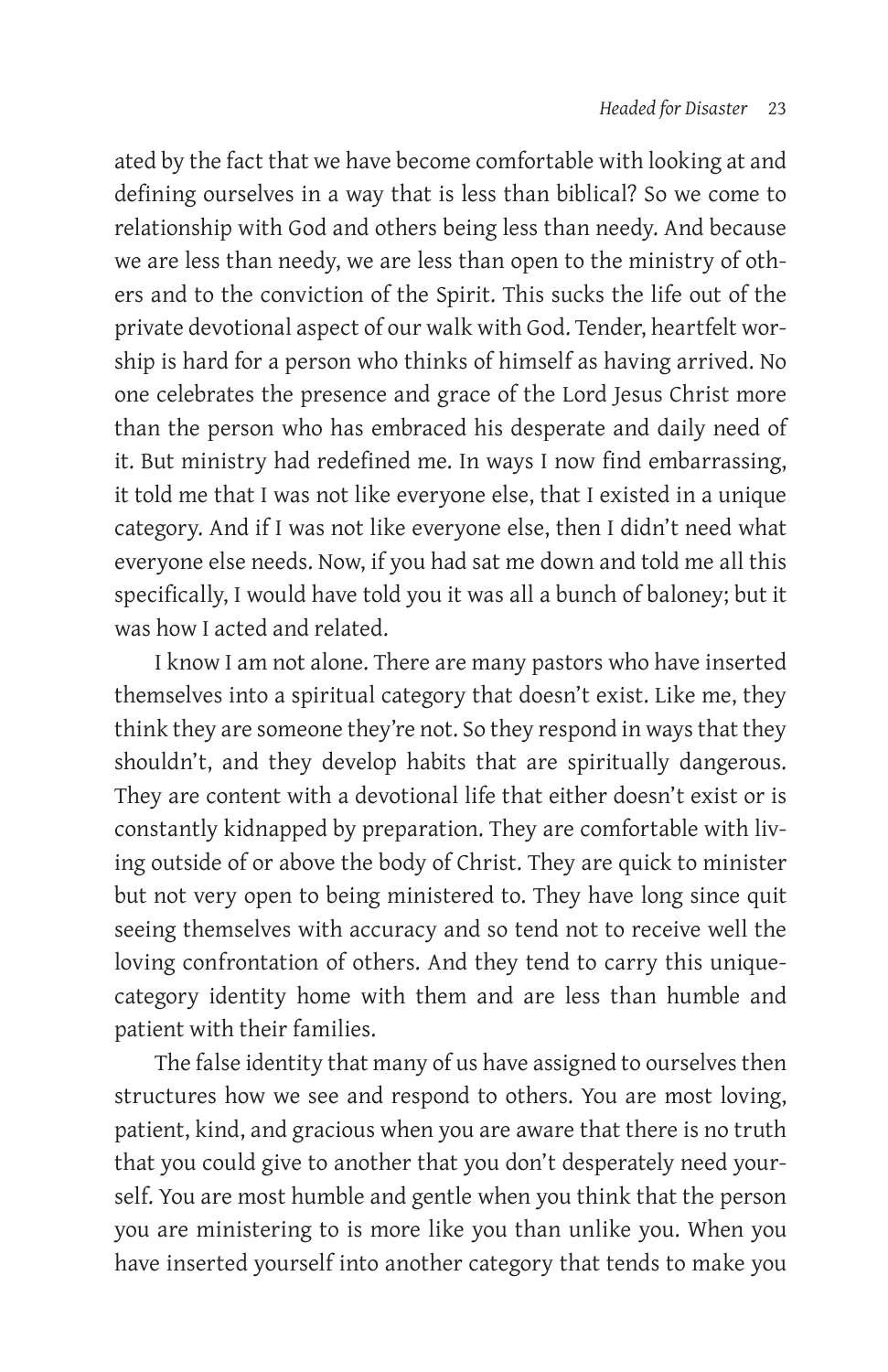think you have arrived, it is very easy to be judgmental and impatient. I heard a pastor unwittingly verbalize this well.

My brother Tedd and I were at a large Christian-life conference listening to a well-known pastor speak on family worship. He told stories of the zeal, discipline, and dedication of the great fathers of our faith to personal and family worship. He painted lengthy pictures of what their private and family devotions were like. I think all of us felt that it was all very convicting and discouraging. I felt the weight of the burden of the crowd as they listened. I was saying to myself, "Comfort us with grace, comfort us with grace," but the grace never came.

On the way back to the hotel, Tedd and I rode with the speaker and another pastor, who was our driver. Our pastor driver had clearly felt the burden himself and asked the speaker a brilliant question. He said, "If a man in your congregation came to you and said, 'Pastor, I know I'm supposed to have devotions with my family, but things are so chaotic at my house that I can barely get myself out of bed and get the child fed and off to school; I don't know how I would ever be able to pull off devotions too'—what would you say to him?" (The following response is not made up or enhanced in any way.) The speaker answered, "I say to him, 'I'm a pastor, which means I carry many more burdens for many more people than you do, and if I can pull off daily family worship, you should be able to do so as well.'" Maybe it was because he was with a group of pastors, but he actually said it! There was no identifying with the man's struggle. There was no ministry of grace. Coming from a world this man didn't understand, he laid the law on him even more heavily, as sadly I did again and again with my wife and children.

As I heard his response, I was angry, until I remembered that I had done the very same thing again and again. At home it was all too easy to mete out judgment while I was all too stingy with the giving of grace. But there was another thing operating that was even more dangerous. This unique-category identity not only defined my relationship with others but also was destroying my relationship with God.

Blind to what was going on in my heart, I was proud, unapproach-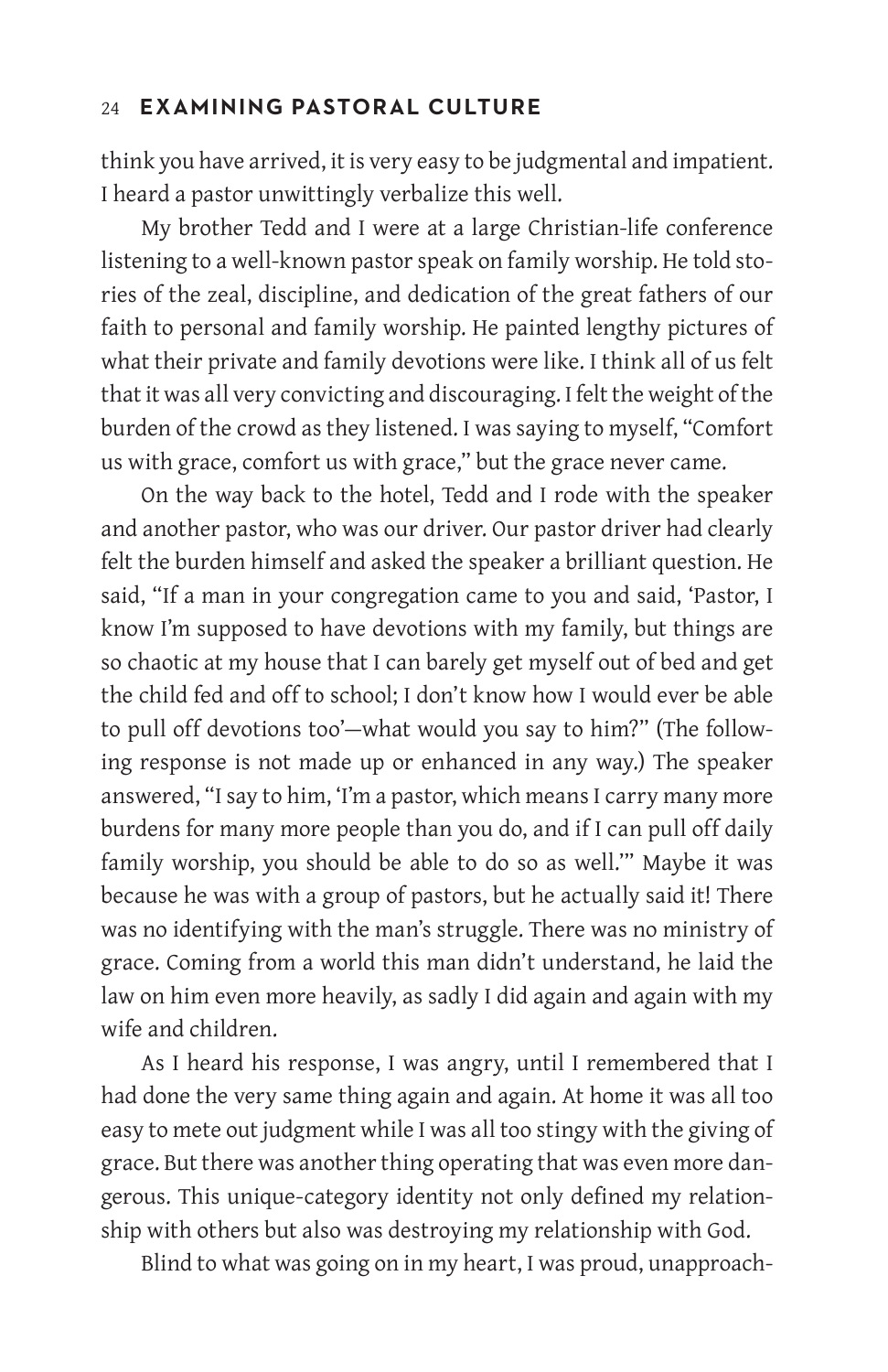able, defensive, and all too comfortable. I was a pastor; I didn't need what other people need. Now, I want to say again that at the conceptual, theological level, I would have argued that all of this was bunk. Being a pastor was my calling, not my identity. Child of the Most High God was my cross-purchased identity. Member of the body of Christ was my identity. Man in the middle of his own sanctification was my identity. Sinner and still in need of rescuing, transforming, empowering, and delivering grace was my identity. I didn't realize that I looked horizontally for what I had already been given in Christ and that it was producing a harvest of bad fruit in my heart, in my ministry, and in my relationships. I had let my ministry become something that it should never be (my identity); I looked to it to give me what it never could (my inner sense of well-being).

#### 2) I LET BIBLICAL LITERACY AND THEOLOGICAL KNOWLEDGE DEFINE MY MATURITY.

This is not unrelated to the above, but it's enough of a different category to require its own attention. It is quite easy in ministry to give in to a subtle but significant redefinition of what spiritual maturity is and does. This definition has its roots in how we think about what sin is and what sin does. I think that many, many pastors carry into their pastoral ministries a false definition of maturity that is the result of the academic enculturation that tends to take place in seminary. Permit me to explain.

Since seminary tends to academize the faith, making it a world of ideas to be mastered (I will write about this at length later in this book), it is quite easy for students to buy into the belief that biblical maturity is about the precision of theological knowledge and the completeness of their biblical literacy. So seminary graduates, who are Bible and theology experts, tend to think of themselves as being mature. But it must be said that maturity is not merely something you do with your mind (although that is an important element of spiritual maturity). No, maturity is about how you live your life. It is possible to be theologically astute and be very immature. It is possible to be biblically literate and be in need of significant spiritual growth.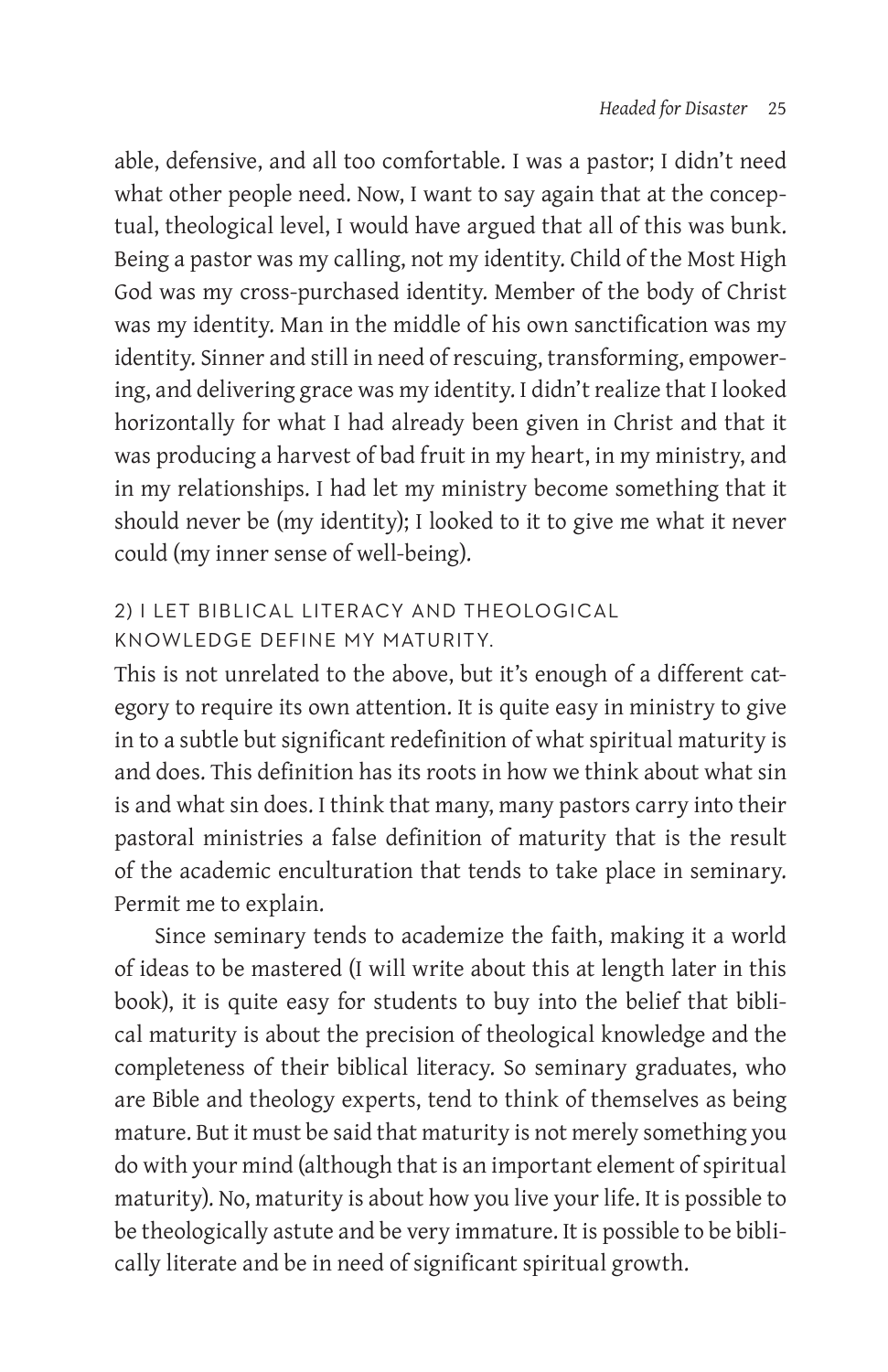I was an honors graduate of a seminary. I won academic awards. I assumed I was mature and felt misunderstood and misjudged by anyone who failed to share my assessment. In fact, I saw those moments of confrontation as part of the persecution that anyone faces when he gives himself to gospel ministry. Now, the roots of this are a deep misunderstanding of what sin and grace are all about. You see, sin is not first an intellectual problem. (Yes, it does affect my intellect, as it does all parts of my functioning.) Sin is first a moral problem. It is about my rebellion against God and my quest to have for myself the glory that is due to him. Sin is not first about the breaking of an abstract set of rules. Sin is first and foremost about breaking relationship with God, and because I have broken this relationship, it is then easy and natural to rebel against God's rules. So it's not just my mind that needs to be renewed by sound biblical teaching, but my heart needs to be reclaimed by the powerful grace of the Lord Jesus Christ. The reclamation of my heart is both an event (justification) and a process (sanctification). Seminary, therefore, won't solve my deepest problem—sin. It can contribute to the solution, but it may also blind me to my true condition by its tendency to redefine what maturity actually looks like. Biblical maturity is never just about what you know; it's always about how grace has employed what you have come to know to transform the way you live.

Think of Adam and Eve. They didn't disobey God because they were intellectually ignorant of God's commands. No, they knowingly stepped over God's boundaries because they quested for God's position. The spiritual war of Eden was fought on the turf of the desires of the hearts of Adam and Eve. The battle was being fought at a deeper level than mere knowledge. Consider David. He didn't claim Bathsheba as his own and plot to get rid of her husband because he was ignorant of God's prohibitions against adultery and murder. No, David did what he did because at some point he didn't care what God wanted. He was going to have what his heart desired, no matter what.

Or think what it means to be wise. There is a huge difference between knowledge and wisdom. Knowledge is an accurate under-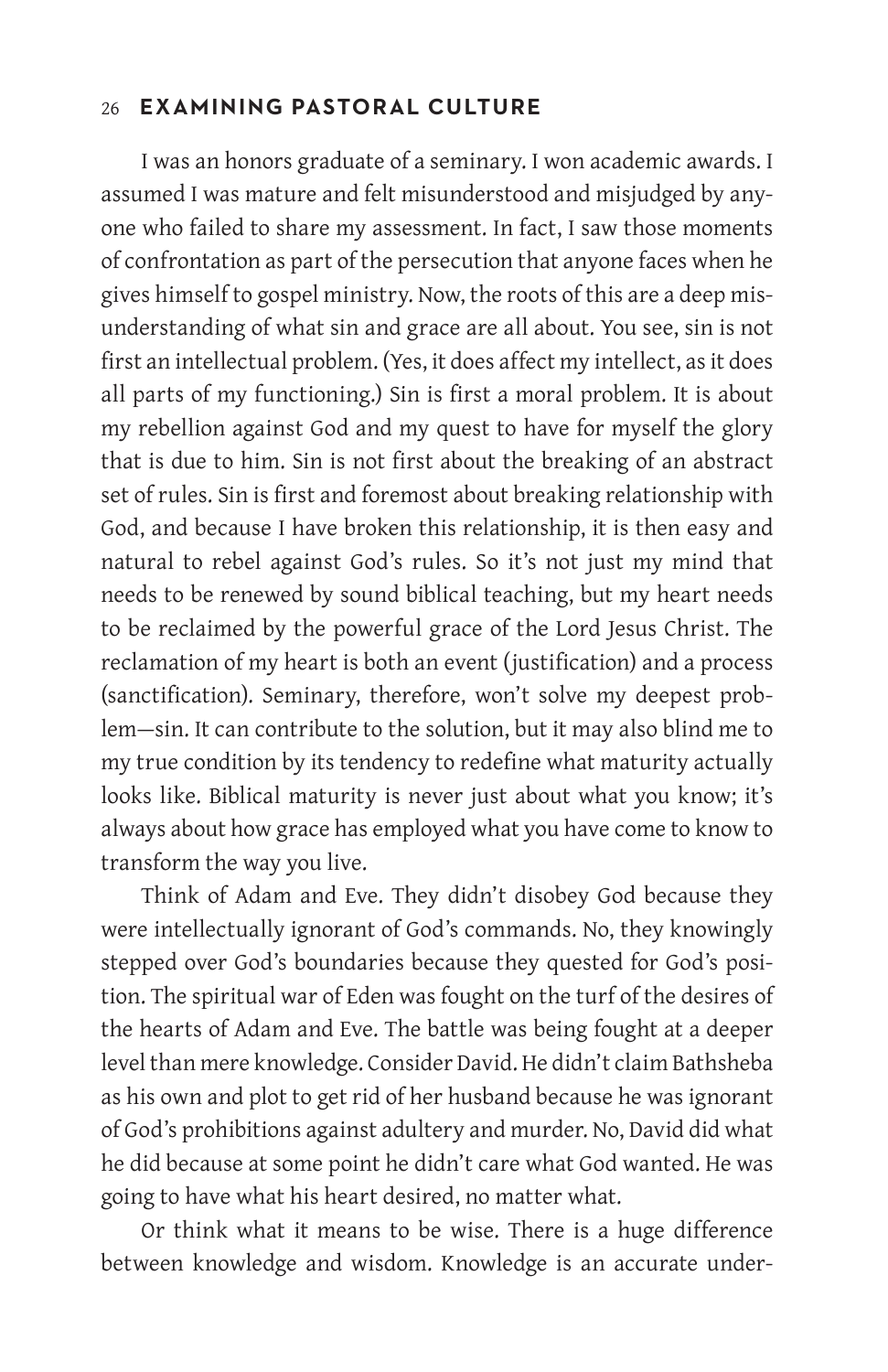standing of truth. Wisdom is understanding and living in light of how that truth applies to the situations and relationships of your daily life. Knowledge is an exercise of your brain. Wisdom is the commitment of your heart that leads to transformation of your life.

Even though I didn't know it, I had walked into pastoral ministry with an unbiblical view of biblical maturity. In ways that now scare me, I thought I had arrived. I viewed myself as being way more mature than I actually was. So when Luella would lovingly and faithfully confront me that I was just being defensive, by definition I thought she was wrong. And increasingly I was convinced that she was the one with the problem. So I didn't see myself as needy, and I was not open to correction, and I would use my biblical and theological knowledge to defend myself. I was a mess, and I had no idea.

#### 3) I CONFUSED MINISTRY SUCCESS WITH GOD'S ENDORSEMENT OF MY LIFESTYLE.

Pastoral ministry was exciting in many ways. The church was growing numerically, and people seemed to be growing spiritually. More and more people seemed to be committing to this vibrant spiritual community, and we saw battles of the heart taking place in people's lives. We founded a Christian school, which was growing and expanding its reputation and influence. We were beginning to identify and disciple leaders. It wasn't all rosy, and there were moments that were painful and burdensome, but I started out my days with a deep sense of privilege that God had called me to do what he had called me to do. I was leading a community of faith, and God was blessing our efforts. But I held these blessings in the wrong way. Without knowing that I was doing it, I took God's faithfulness to me, to his people, to the work of his kingdom, to his plan of redemption, and to his church as an endorsement of me. It was a "I'm one of the good guys and God is behind me all the way" perspective on my ministry, but more importantly on myself. In fact, I would say to Luella (and this is embarrassing, but important to admit), "If I'm such a bad guy, why is God blessing everything I put my hands to?" God was acting as he was not because he was endorsing my manner of living but because of his zeal for his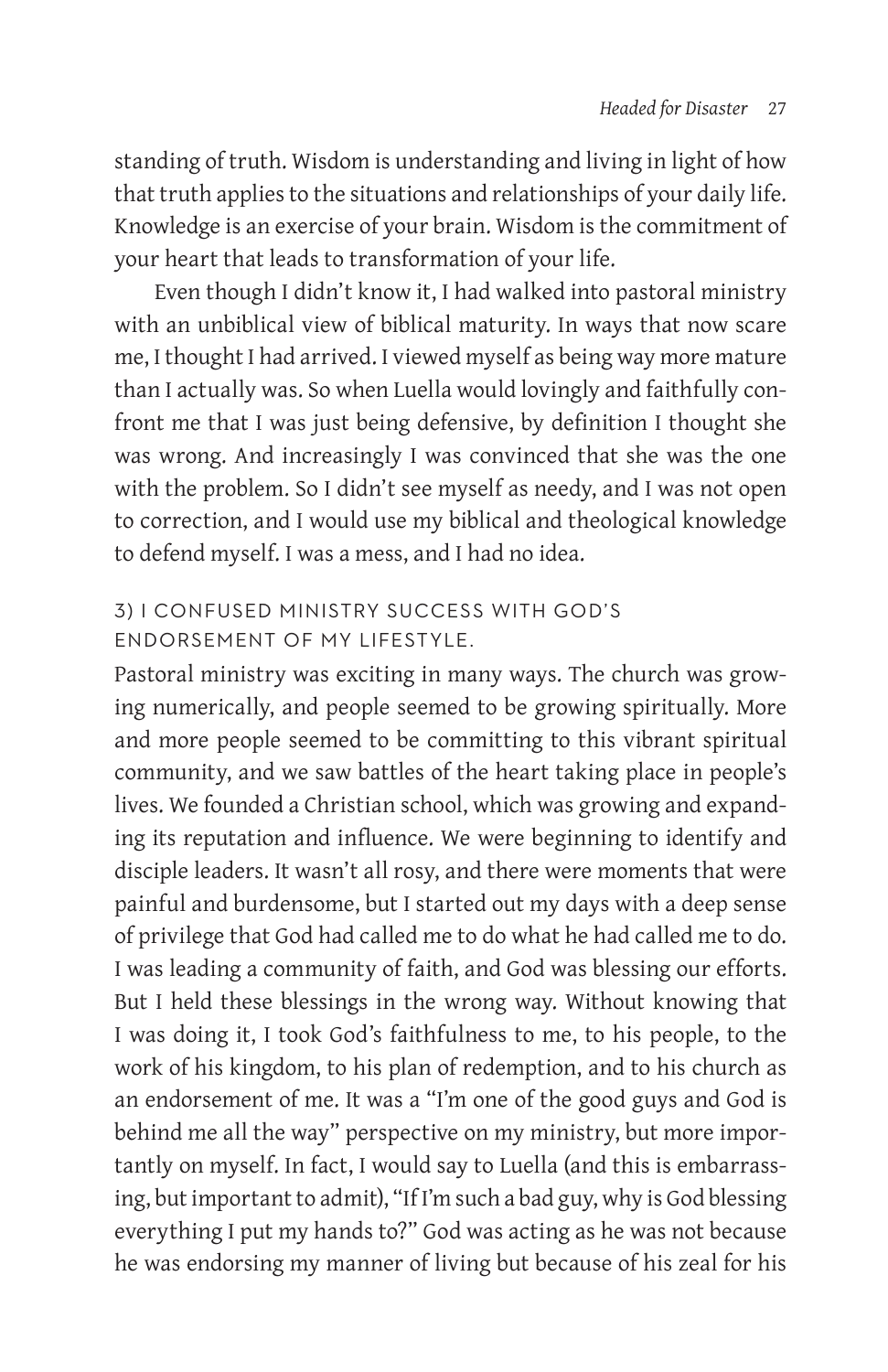own glory and his faithfulness to his promises of grace for his people. And God has the authority and power to use whatever instruments he chooses in whatever way he chooses to use them. The success of a ministry is always more a picture of who God is than a statement about who the people are that he is using for his purpose. I had it all wrong. I took credit that I did not deserve for what I could not do; I made it about me, so I didn't see myself as a man headed for disaster and in deep need of the rescue of God's grace.

#### ▲▲▲

I was a man in need of rescuing grace, and through Luella's faithfulness and Tedd's surgical questions, God did exactly that. What about you? How do you view yourself? What are the things you regularly say to you about you? Are there subtle signs in your life that you see yourself as being different from those to whom you minister? Do you see yourself as a minister of grace in need of the same grace? Have you become comfortable with discontinuities between the gospel that you preach and the way that you live? Are there disharmonies between your public ministry persona and the details of your private life? Do you encourage a level of community in your church that you do not give yourself to? Do you fall into believing that no one has a more accurate view of you than you do? Do you use your knowledge or experience to keep confrontation at bay?

Pastor, you don't have to be afraid of what is in your heart, and you don't have to fear being known, because there is nothing in you that could ever be exposed that hasn't already been covered by the precious blood of your Savior king, Jesus.